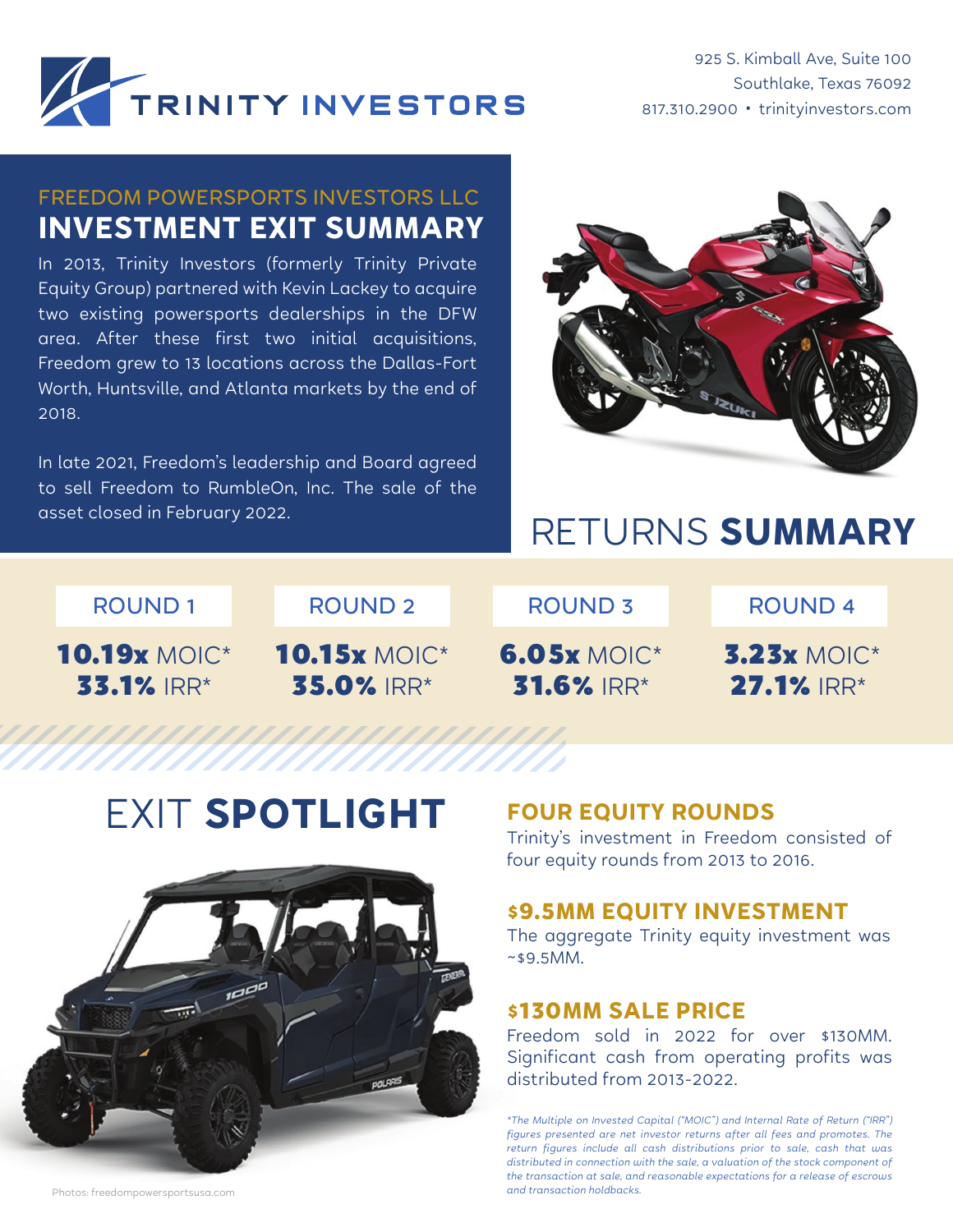

#### **INVESTMENT BACKGROUND**

In 2013, Trinity partnered with industry veteran Kevin Lackey to acquire two existing powersports dealerships in Dallas-Fort Worth that would form the foundation of Freedom Powersports ("Freedom"). Led by CEO Kevin Lackey, Freedom sells new and pre-owned motorcycles, utility vehicles, ATVs, boats, and personal watercraft along with ancillary parts and accessories, maintenance, financing, insurance, and warranties. The original business plan involved 1) operating all Freedom dealerships using industry best practices under the direction of Kevin Lackey and a tenured management team, and 2) acquiring nearby "mom and pop" dealerships and consolidating desirable brands into anchor locations in each county across the Dallas-Fort Worth metroplex. Freedom also selectively opened new locations by developing or repurposing buildings in strategic locations. After the first two initial acquisitions in early 2013, Freedom had grown to 13 locations across the Dallas-Fort Worth, Huntsville, and Atlanta markets by the end of 2018. Trinity supplied four rounds of preferred equity totaling roughly \$9.5 million throughout this growth period. Generally, preferred equity proceeds were used to purchase dealerships and related licenses, facilitate the financing of inventory, provide suitable levels of working capital and pay fees/transaction costs. Additionally, separate Trinity partnerships were involved in capitalizing certain of Freedom's real estate initiatives discussed above.

After assembling a critical mass of dealerships, Freedom's leadership team and Board worked from 2018 - 2021 to increase sales, improve margins, refine inventory management systems, and drive overall improvement in operations and financial performance. In late 2021, the Board agreed to sell Freedom to RumbleOn, Inc. (NASDAQ: RMBL), a technology-based omnichannel powersports platform. For 2021, Freedom recorded over \$220.0 million of revenue and over \$25.0 million of adjusted EBITDA, representing enormous (1000%+) growth during Trinity's investment period.

#### **SALE SUMMARY**

RumbleOn's acquisition of Freedom Powersports, which included all business and real estate assets, closed on Friday, February 18, 2022, for an aggregate consideration of approximately \$130.0 million. The transaction was funded with approximately 70% cash and 30% stock.

Kevin Lackey joined the RumbleOn management team as the President of Retail for all Freedom locations.

Photo: freedompowersportsusa.com